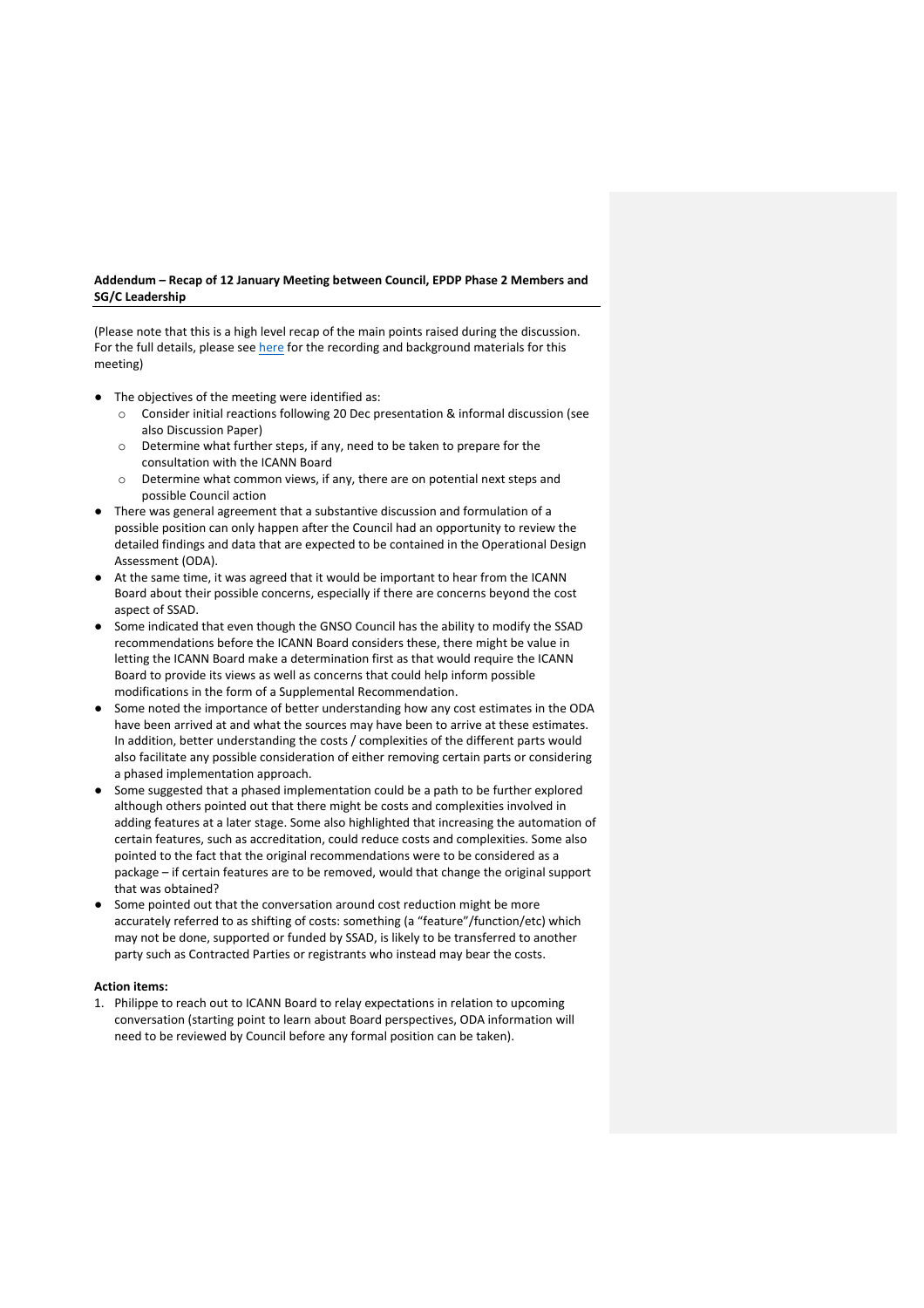- 2. Council and EPDP Phase 2 members to put forward suggestions for how/who should review and analyse ODA once this information becomes available.
- 3. Council to discuss in further detail during the upcoming Council meeting (20 January) the procedural avenues available to the Council as well as possible approach for reviewing ODA.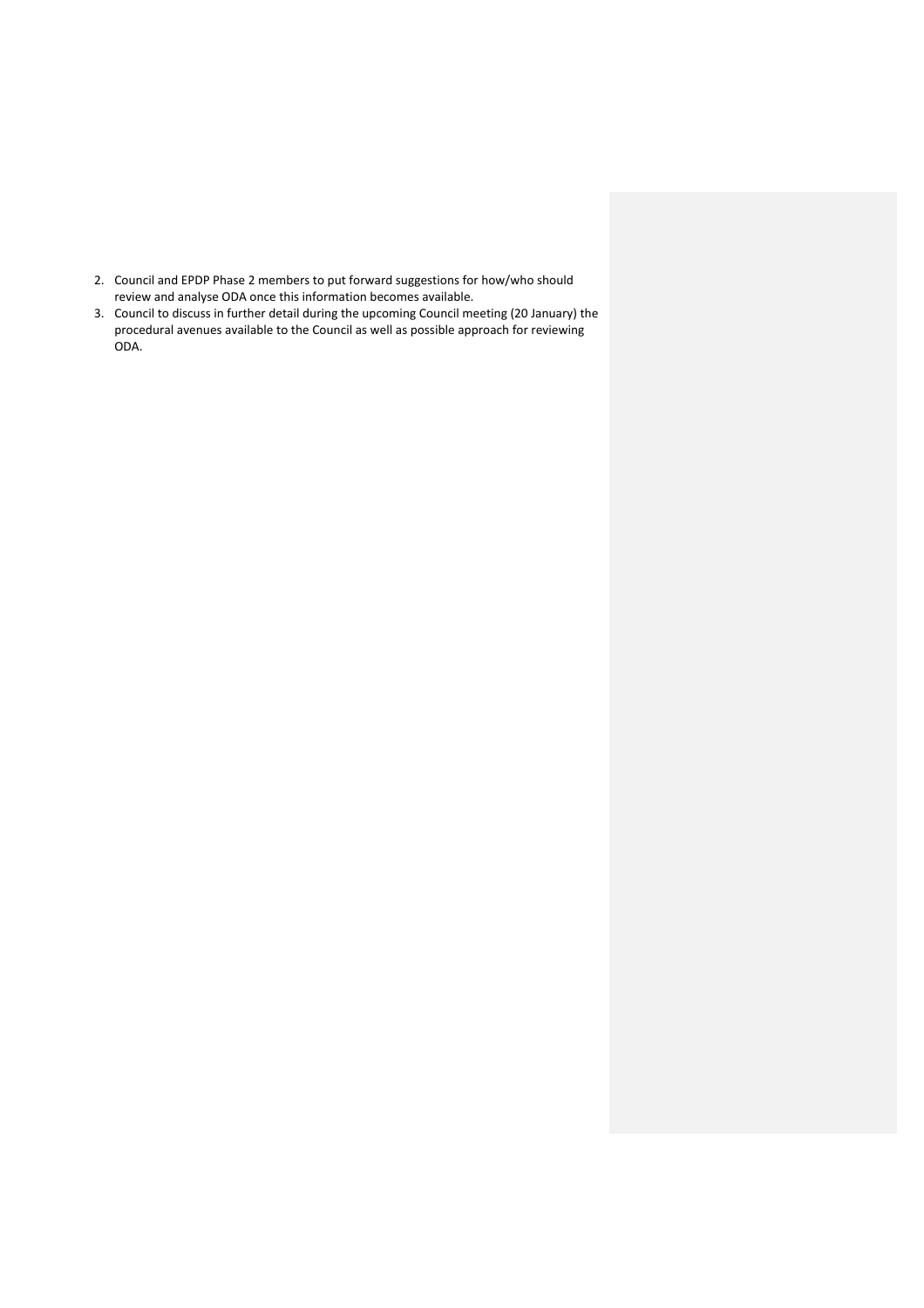## **EPDP Phase 2 – System for Standardized Access & Disclosure (SSAD) Possible Next Steps Discussion Paper – 4 January 2022**

Following the informal SSAD ODP update on 20 December, in which representatives from the ICANN Board GDPR Caucus, ICANN org, the GNSO Council and GNSO appointed members of the EPDP Phase 2 team participated, the following paper aims to provide a high level outline of the different ideas and suggestions that were made during that meeting. This is intended to serve as a basis for further discussions within the GNSO community for how to prepare for next steps in the consultation with the ICANN Board.

### **Procedural Considerations**

As outlined in Philippe's original email (see https://mm.icann.org/pipermail/council/2021-December/025259.html), there are roughly three scenarios which can be anticipated, two of which would require involvement of the GNSO Council.

*1. The ICANN Board determines that the adoption of the recommendation is not in the best interest of the ICANN community or ICANN*

In this scenario the ICANN Board would not adopt all or part of the recommendations, following which the GNSO Council will be requested to affirm or modify its recommendations in the form of a "Supplemental Recommendation". This process is described in Annex A-1 of the ICANN Bylaws (see Annex). The process does not prescribe how the GNSO Council is expected to develop a possible supplemental recommendation. In recent history, one supplemental recommendation was adopted by the GNSO Council in the context of EPDP Phase 1, where part of recommendation #12 was not adopted by the ICANN Board. In this specific case, the GNSO Council consulted with the EPDP Team on how to proceed (see https://gnso.icann.org/en/council/resolutions/1999-2019#20191219-3).

Possible advantages of this approach:

● The Board is required to articulate the reasons for its determination that the adoption of the recommendations is not in the best interest of ICANN the community or ICANN org. This could provide the GNSO Council with further insights into what specific aspects are considered problematic, which it could then factor into the development of a possible supplemental recommendation.

Possible disadvantages of this approach:

- This approach requires the GNSO Council to wait until the Board has taken action which could mean that significant time is lost during which the GNSO Council could have already been working on possible changes adding to the overall timeline of addressing this issue.
- *2. GNSO Council decides to make amendments or modification to the policy recommendations*

Based on the information received during the meeting, the GNSO Council could also determine that it proactively wants to make amendments or modifications to the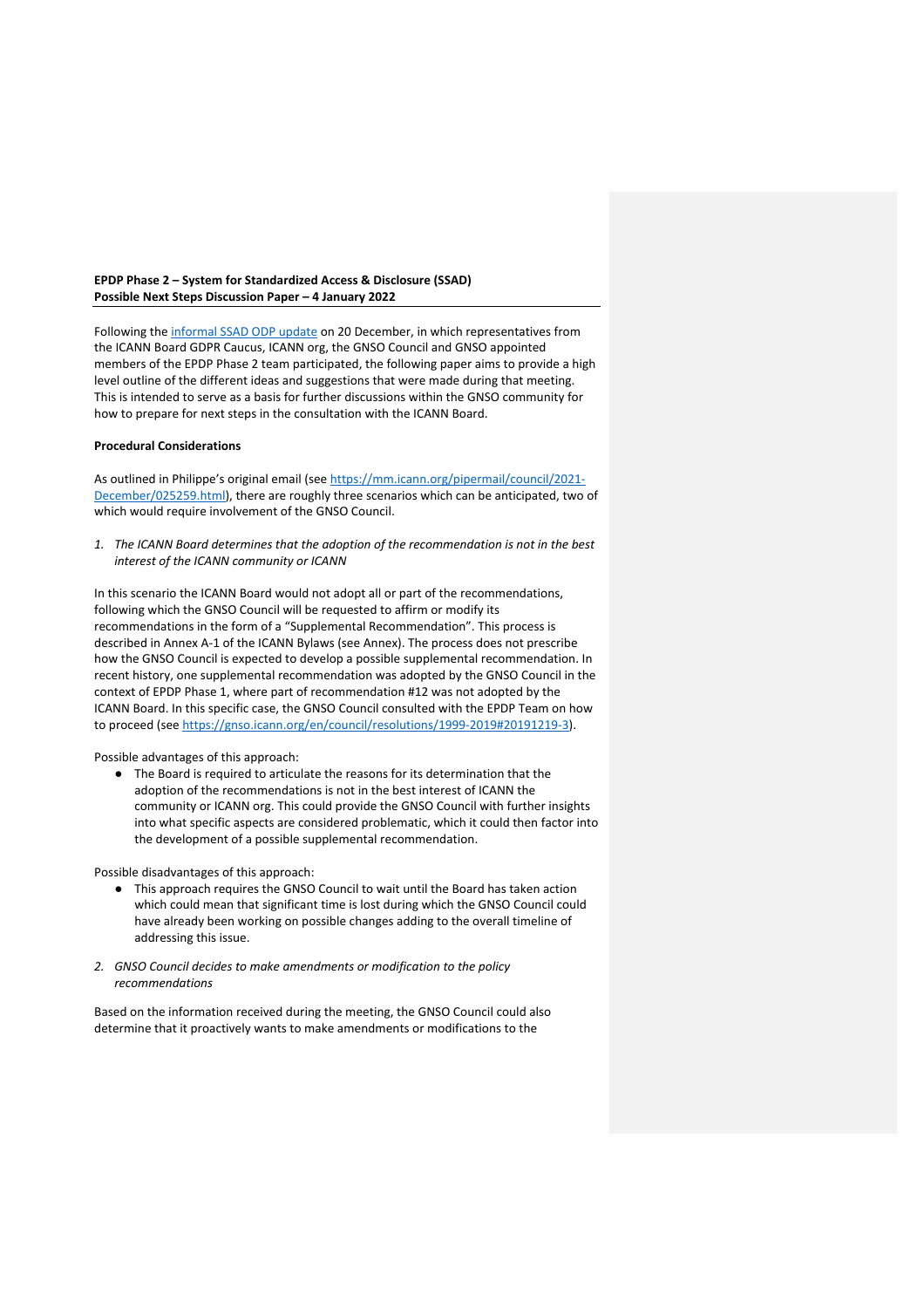recommendations it approved, per section 16 of the GNSO PDP Manual (see Annex) before the ICANN Board considers the recommendations for approval. Section 16 prescribes the minimum requirements that need to be followed, including consultation with the EPDP Team on the proposed amendments or modifications as well as posting the amendments or modifications for a minimum of 30 days. This procedure has been used most recently in the context of the topic of Red Cross Names (see

https://gnso.icann.org/en/council/resolutions/1999-2019#20180927-3).

Possible advantages of this approach:

- It would allow the GNSO Council to take the initiative and propose modifications that it believes are necessary to ensure that the recommendations are in the best interest of the ICANN community or ICANN org.
- It would allow the GNSO Council to start working on this now, instead of waiting for the ICANN Board to take action.

Possible disadvantages of this approach:

● As noted during the informal meeting, unless the GNSO Council is very specific in relation to the proposed modifications and what these can and cannot reopen, there is a risk of relitigation. Some suggested that if this approach were to be followed, all would need to accept the premise that also in a modified version of SSAD Contracted Parties would remain responsible for making the ultimate determination about whether personal data is disclosed.

#### **Substantive ideas and suggestions**

During the informal discussion, several ideas and suggestions were made for possible modifications (whether as a result of #1 or #2 above) that could be further considered in order to address the concerns about complexity and costs that were raised as a result of the ODP.

General observations / comments:

- Several indicated that before embarking on any further work, it will be important to analyze the findings of the ODP, especially the detailed costing models, which are expected to be published in the form of an Operational Design Analysis (ODA) in February 2022, to better understand which specific aspects are adding to the complexity and/or cost of SSAD.
- There seemed to be receptiveness to the idea that ICANN org would bear the costs for developing and running a simplified system, although some noted that there might need to be a token costs for requestors to avoid a barrage of requests.
- Should further consideration be given to making SSAD the required or recommended path for data disclosure requests so that if a system is built, it can count on requestors using it, instead of using the alternative path of going directly to a Contracted Party?
- It was suggested that if/when modifications are made, consideration would need to be given to ensuring that the end result 1) remains secure and compliant with existing legislation; 2) is less complex and can be implemented more easily, and 3) adds value for those using the system.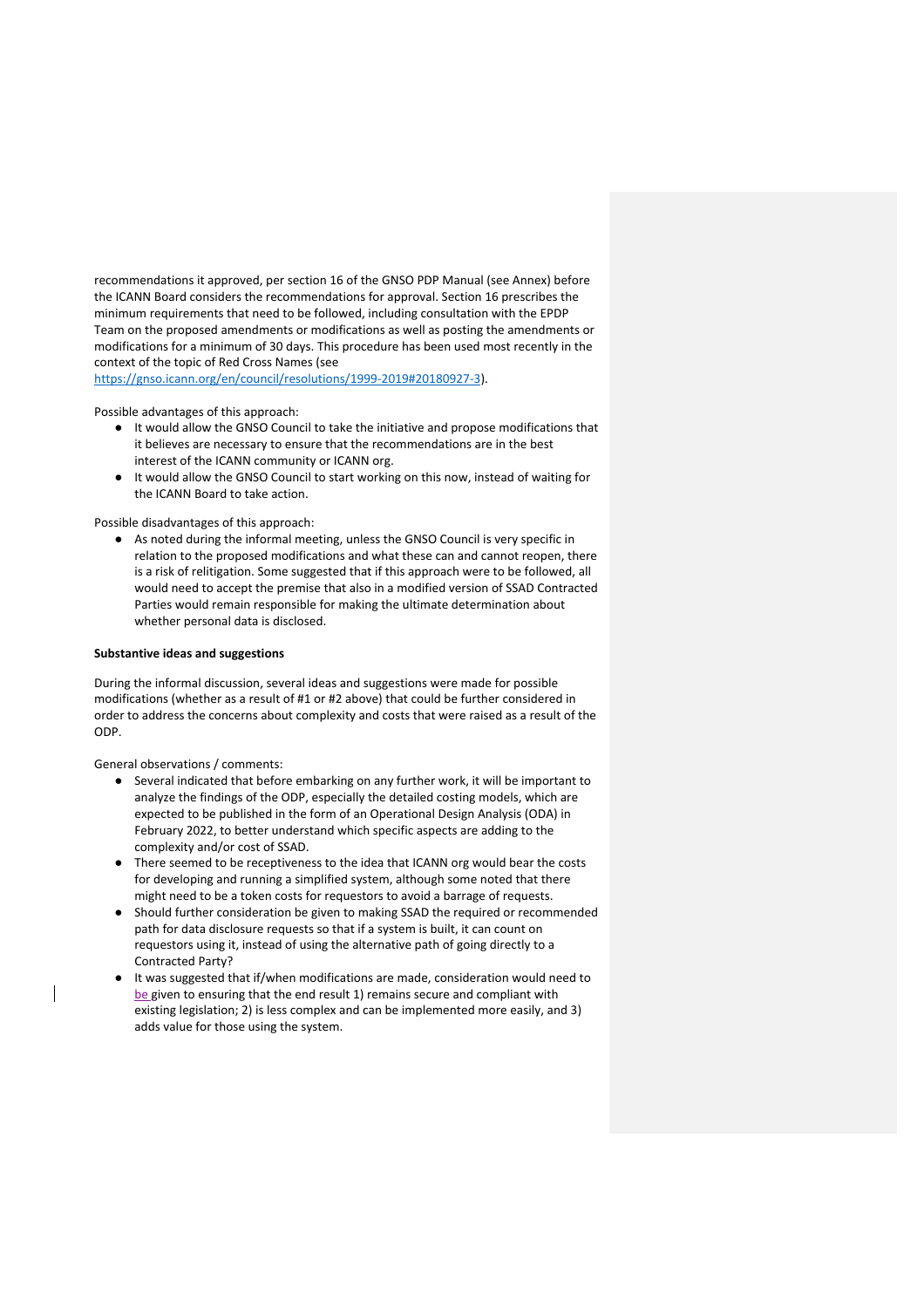● Although it is important that timely decisions and action is taken, it is also imperative that no rushed decisions be made and due consideration needs to be given to any potential modifications and their potential impact.

#### *a. Develop a phased approach to implementing most/all of the recommendations*

In order to reduce the costs and complexities at the outset, and allow for experience with some of the basic functionality (request intake & responses) to help inform if/when to add on other features, the GNSO Council could recommend a phased approach in which certain recommendations would be implemented at the outset, while others would be implemented at a later stage. In this approach, further consideration should be given to what aspects are essential at the outset, and which aspects could follow later (prioritize). Further consideration would need to be given in this scenario to whether all recommendations would be considered adopted, or whether conditionality would be built in so that based on the experience gained, and/or possible changes in the legal landscape, a decision would need to be taken (by GNSO Council and/or ICANN Board) on whether to proceed with the implementation of the recommendations in subsequent phases.

### *b. Remove recommendations that add significant complexity and costs*

This approach would focus on removing recommendations that are deemed to add significant costs and complexity to SSAD for perceived little value (for example, accreditation). What would remain would be a centralized intake system with a standardized process for requests, consideration of requests and format of responses to requests. Further consideration would need to be given in this approach on the impact of removing certain recommendations from the current package as there is significant crossreferencing and dependencies built in.

*c. Recommend a small-scale pilot type implementation of all recommendations before full implementation is done*

This approach suggests that all recommendations are implemented at the outset, but their implementation would be on a smaller scale than currently foreseen. For example, instead of rolling out governmental accreditation authorities in all countries that want to participate, one or two countries would first be requested to participate in pilot format so that lessons learned could be applied to the full implementation of the system. Further consideration would need to be given to whether this approach would significantly reduce costs and complexities because even though the roll out would be on a more limited basis, it would still require all systems and procedures to be in place.

### **Possible next steps & questions for further consideration**

As a first question, the GNSO Council, with input from GNSO SG/Cs, could consider whether there is a preference for scenario 1 (await ICANN Board consideration) or scenario 2 (GNSO Council to work on modifying the recommendations), as that would dictate the timeline for action. Of course, even if scenario 2 is the preferred approach, the GNSO Council is expected to continue its consultations with the ICANN Board so it can better understand the ICANN

**Deleted:** f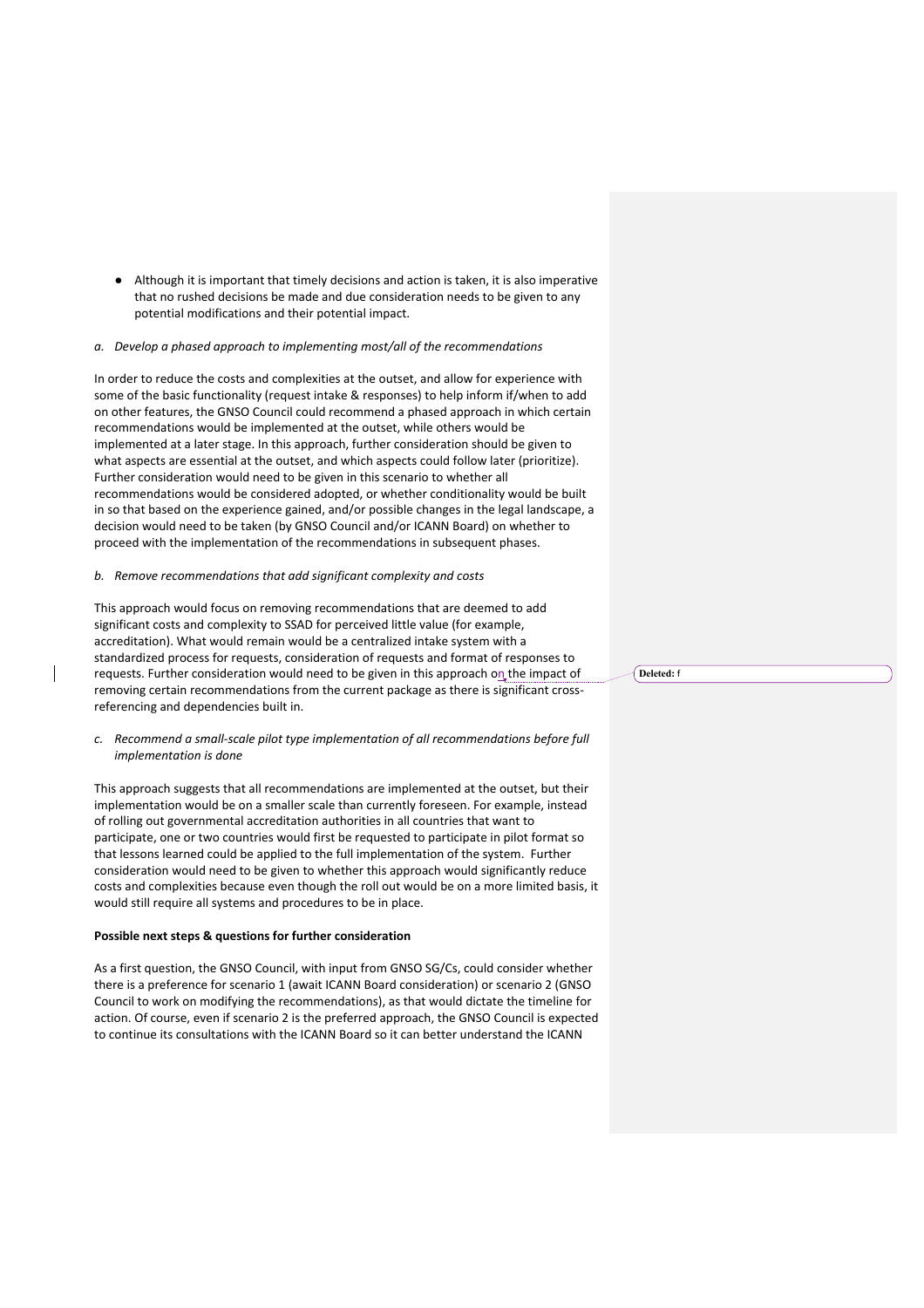Board's possible concerns in relation to the existing recommendations so that any modifications would also address these.

Secondly, assuming that the GNSO Council is willing to consider modifications to the recommendations, it would consider which approach to pursue (see a-c above, or other approach). Input from SG/Cs via their EPDP Team appointed members will be key in understanding the possible implications of the different approaches as well as possible modifications. As noted above, regardless of the approach chosen, the GNSO Council would need to agree on the parameters of the assignment to ensure that it is possible to complete in a timely and focused manner. The GNSO Council would also need to give further consideration to whom would be tasked with developing proposed modifications.

As also noted previously, there will be a need to further analyze the information of the ODA to better understand the cost breakdown and complexities to help inform further work, but, until such time this information is available, the GNSO Council can already start thinking about the preferred approach and put, as necessary, things in motion so that any further work and consideration can be undertaken in an efficient manner.

#### **Proposed homework assignment**:

Please share this paper with your respective groups so you can start thinking about your group's positions on the scenarios and possible approaches outlined above. Of course, if there are options missing, feel free to flag these.

GNSO Council Leadership aims to schedule a meeting in the second week of January to continue the conversation with GNSO Council members, GNSO appointed EPDP Phase 2 members, and SG/C Chairs. Ideally you are able to share your group's thinking in advance of this meeting so it can help inform the discussion.

As other ACs, such as the ALAC, GAC and SSAC, also participated in the development of these recommendations, we would also like to encourage our liaisons to and from these respective groups (where these exist) to share this paper and bring back any input these groups may have for the GNSO Council. In the case of the SSAC, GNSO Council leadership will reach out directly to the SSAC with the same question.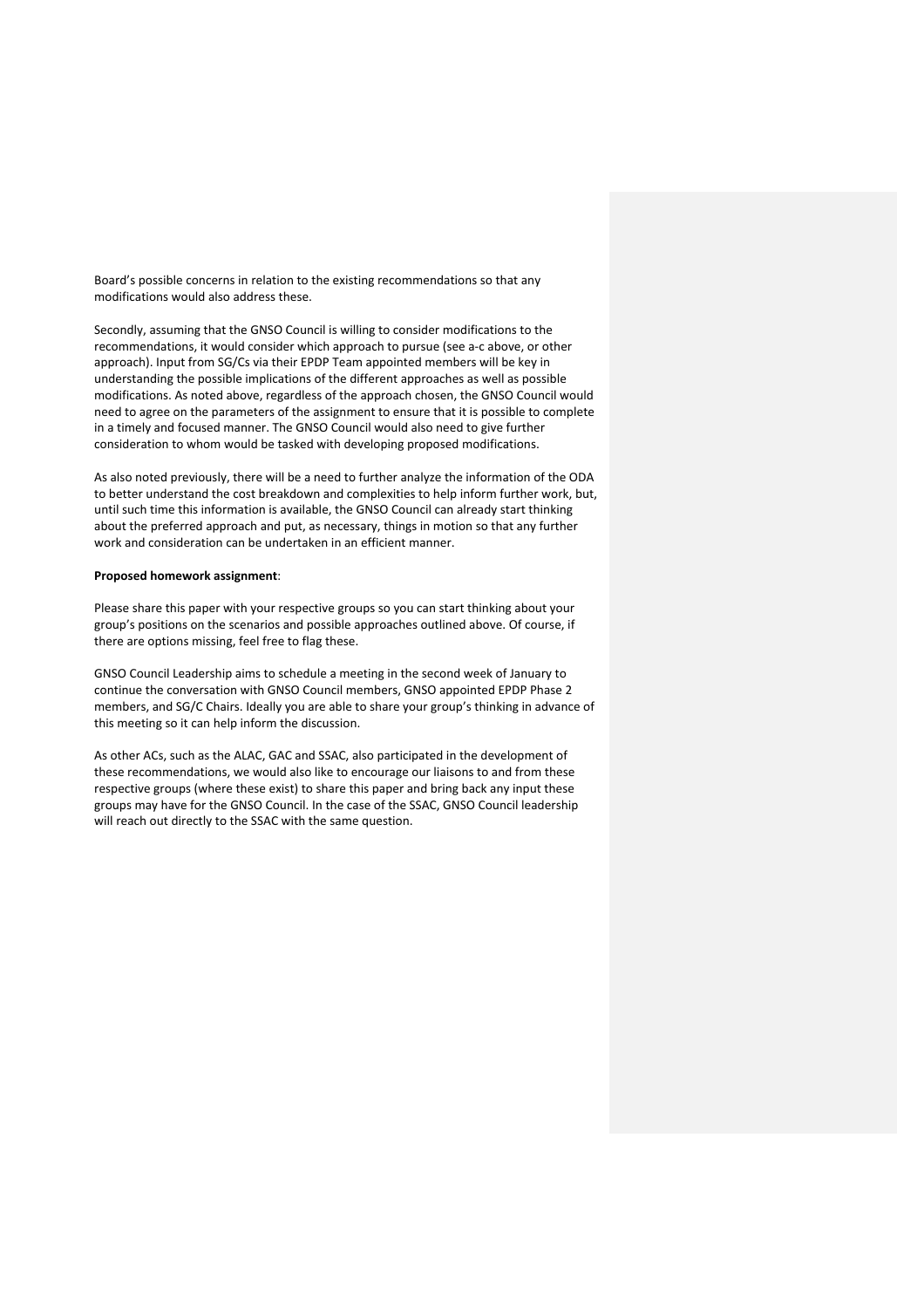### **ANNEX**

## **From the ICANN Bylaws – Section 6. Board Approval Processes** https://www.icann.org/resources/pages/governance/bylaws-en/#annexA1

The Board will meet to discuss the EPDP recommendation(s) as soon as feasible, but preferably not later than the second meeting after receipt of the Recommendations Report from the Staff Manager. Board deliberation on the EPDP Recommendations contained within the Recommendations Report shall proceed as follows:

- a. Any EPDP Recommendations approved by a GNSO Supermajority Vote shall be adopted by the Board unless, by a vote of more than two-thirds (2/3) of the Board, the Board determines that such policy is not in the best interests of the ICANN community or ICANN. If the GNSO Council recommendation was approved by less than a GNSO Supermajority Vote, a majority vote of the Board will be sufficient to determine that such policy is not in the best interests of the ICANN community or ICANN.
- b. In the event that the Board determines, in accordance with paragraph a above, that the proposed EPDP Recommendations are not in the best interests of the ICANN community or ICANN (the Corporation), the Board shall (i) articulate the reasons for its determination in a report to the Council (the "Board Statement"); and (ii) submit the Board Statement to the Council.
- c. The Council shall review the Board Statement for discussion with the Board as soon as feasible after the Council's receipt of the Board Statement. The Board shall determine the method (e.g., by teleconference, e-mail, or otherwise) by which the Council and Board will discuss the Board Statement.

At the conclusion of the Council and Board discussions, the Council shall meet to affirm or modify its recommendation, and co mmunicate that conclusion (the "Supplemental Recommendation") to the Board, including an explanation for the then-current recommendation. In the event that the Council is able to reach a GNSO Supermajority Vote on the Supplemental Recommendation, the Board shall adopt the recommendation unless more than two-thirds (2/3) of the Board determines that such guidance is not in the interests of the ICANN community or ICANN. For any Supplemental Recommendation approved by less than a GNSO Supermajority Vote, a majority vote of the Board shall be sufficient to determine that the guidance in the Supplemental Recommendation is not in the best interest of the ICANN community or ICANN.

# **From the PDP Manual - Section 16. Amendments or Modifications of Approved Policies**  Approved GNSO Council policies may be modified or amended by the GNSO Council at any time prior to the final approval by the ICANN Board as follows:

- 1. The PDP Team is reconvened or, if disbanded, reformed, and should be consulted with regards to the proposed amendments or modifications;
- 2. The proposed amendments or modifications are posted for public comment for not less than thirty (30) days;